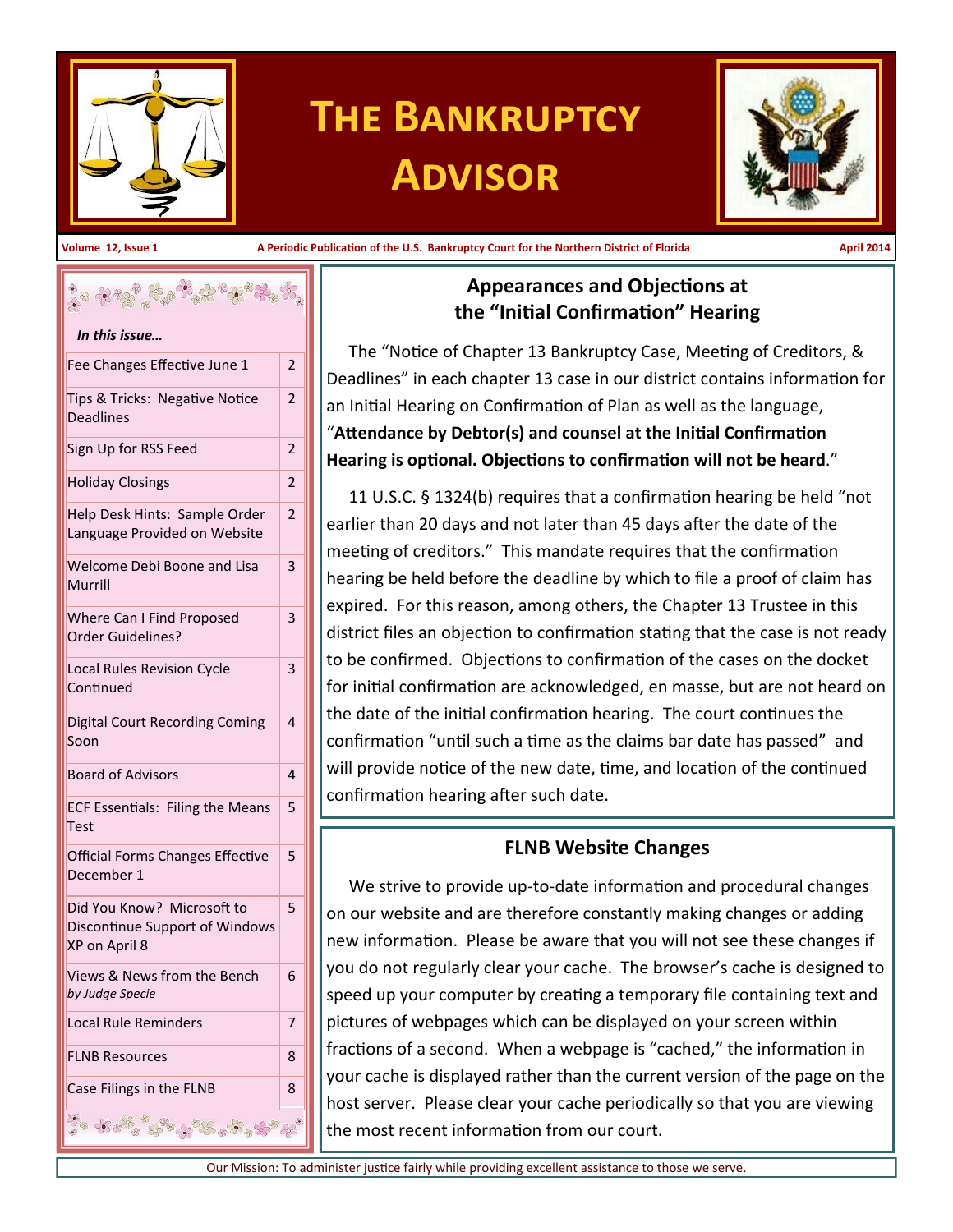## **Fee Changes Effective June 1, 2014**

Changes to the Bankruptcy Court Miscellaneous Fee Schedule will be effective June 1, 2014, including increases to the following fee amounts:

| <b>Chapter 7</b>                                   | \$335.00                 | Chapter 12              | \$275.00   |
|----------------------------------------------------|--------------------------|-------------------------|------------|
| <b>Involuntary Chapter 7</b>                       | \$335.00                 | Split Joint Case/Ch.12  | \$275.00   |
| Split Joint Case - Ch 7                            | \$335.00                 | <b>Chapter 13</b>       | \$310.00   |
| <b>Chapter 9</b>                                   | \$1,717.00               | Split Joint Case/Ch. 13 | \$310.00   |
| <b>Chapter 11</b><br><b>Involuntary Chapter 11</b> | \$1,717.00<br>\$1,717.00 | <b>Chapter 15</b>       | \$1,717.00 |
| Split Joint Case/Ch. 11                            | \$1,717.00               | <b>Adversary Case</b>   | \$350.00   |

Additional increases, including fees to convert cases, and exceptions to the fee charged for filing an adversary complaint will be detailed on the Bankruptcy Court Fee Schedule to be posted to our website prior to June 1.



## **Sign Up for RSS Feed of Our Website**

For instant notification of announcements from our court, subscribe by clicking the icon in the upper right corner of our homepage at [www.flnb.uscourts.gov.](http://www.flnb.uscourts.gov)

RSS |

## **Upcoming Holiday Closings**

The Clerk's Office will be closed in observance of the following federal holidays:

## *Monday, May 26 - Memorial Day Friday, July 4 - Independence Day*

*CM/ECF will be available for online filing.*

## *HELP DESK HINTS…* **Sample Order Language Provided on Website**

We recently posted sample orders for "Order Granting Motion for Relief from Stay" and "Order Sustaining Debtor's Objection to Claim" to the [Sample and Form Orders](http://www.flnb.uscourts.gov/forms#sampleOrd) section of the Forms page of our website. The language contained in these sample orders was provided by chambers. Highlighted areas are required information; any text in blue is to be included in your proposed order only if it is applicable to the specific motion for which it is being submitted. Use of the language in these sample orders is not mandatory but is being provided for your convenience. Additional sample orders will be posted as they are provided by chambers.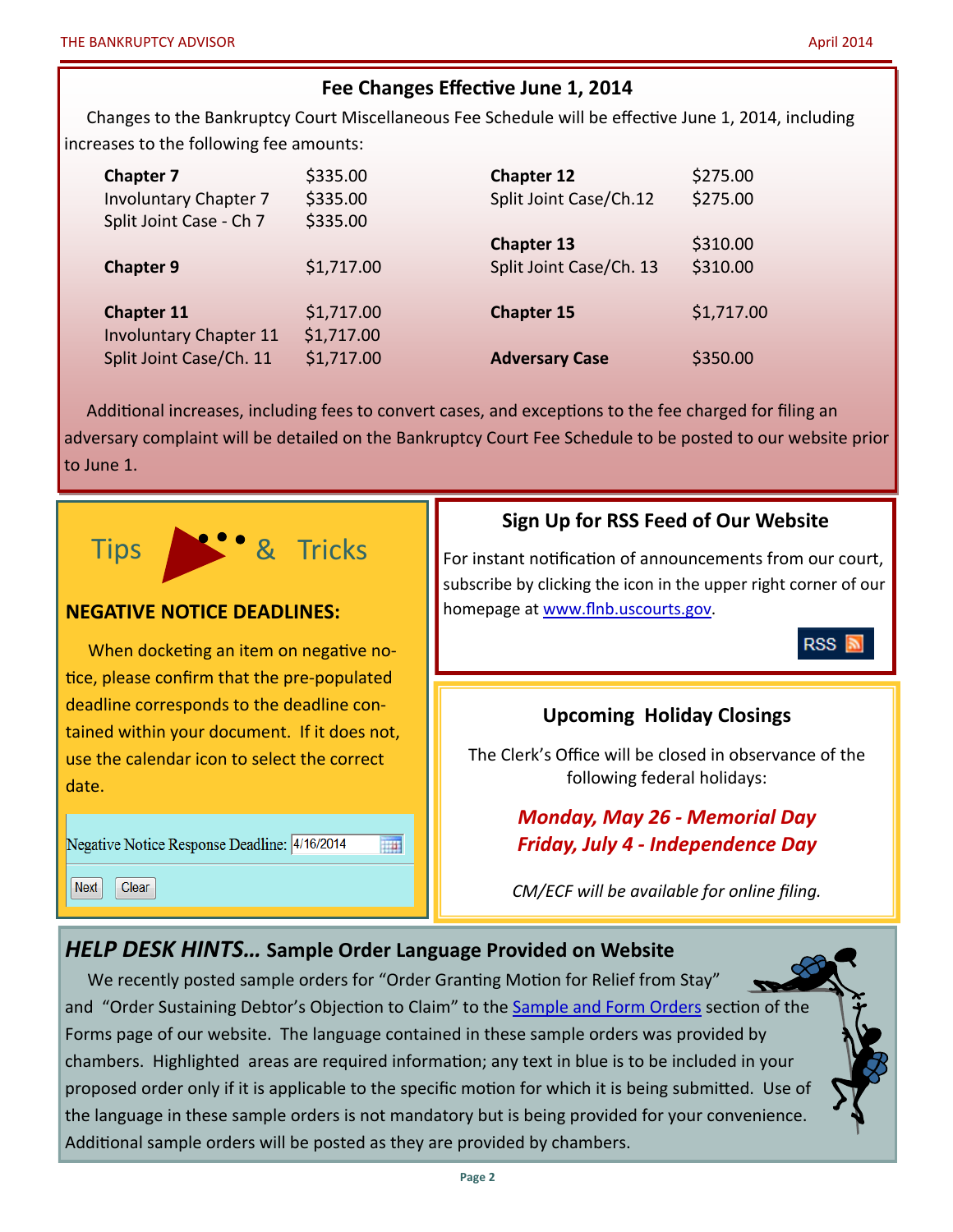

## **Welcome Debi Boone and Lisa Murrill**



We are pleased to introduce you to Debi Boone and Lisa Murrill who have joined the U.S. Bankruptcy Court for the Northern District of Florida.

Debi joined our I.T. team as a CM/ECF Analyst. Prior to coming to our court, she held various positions with the U.S. District Court, Northern District of Florida in the Tallahassee and Gainesville divisions, and the U.S. District Court, Middle District of Georgia. Debi has a strong background in CM/ECF, training, and district court case management/operations.

Lisa is Judge Specie's new Judicial Assistant and came to us from the U.S. Bankruptcy Court, Southern District of Alabama where she was Judge Mahoney's Judicial Assistant. She brings with her a strong background in all aspects of judicial chambers. Lisa is not a stranger to many of you. Over the years, she has worked closely with the Pensacola Division on FLNB bankruptcy cases on which Judge Mahoney was presiding.

Both Lisa and Debi bring a tremendous amount of experience to our court and we are very excited that they have joined our team!

## **Where Can I Find Proposed Orders Guidelines?**

The process of preparing and submitting proposed orders has just gotten easier. We now have one resource for understanding and reviewing Judge Specie's formatting requirements which can be accessed in multiple locations on our website. On the Home page under "Most Commonly Used," under "Online Filing" or "Filing Requirements," or by using the keyword search tool to find "proposed orders," you will be able to access Judge Specie's [Proposed Orders Guidelines.](http://www.flnb.uscourts.gov/sites/default/files/filing_requirements/4-inst.pdf) Please check back regularly as they are updated periodically.

In addition and in an effort to assist the Bar, Judge Specie has authorized the posting of sample orders to our website. Sample orders may be found on the "Forms" page under the heading "Sample and Form [Orders"](http://www.flnb.uscourts.gov/forms#sampleOrd). The samples are in Microsoft Word format and can be used as a starting point for drafting routine proposed orders.

The submission of properly formatted proposed orders will save both the court and members of the Bar time and effort. It is the hope of the Clerk's Office that the added website resource links will ensure that all members of the Bar adhere to Judge Specie's formatting requirements.

## **Local Rules Revision Cycle Continued**

The Northern District of Florida Bankruptcy Bar Association's Local Rules Committee, chaired by William Miller, Esq., continues to work with the court to update the Local Rules. Chief Judge Karen K. Specie has expressed a goal to include as many revisions as possible and as appropriate in an effort to decrease the frequency of updates. Currently, the committee is reviewing the Clerk's 2014 draft publication schedule with a proposed publication date of December 1, 2014. The Clerk also offered an alternative 2015 schedule. Project updates will be posted to the court's website at [www.flnb.uscourts.gov/court](http://www.flnb.uscourts.gov/court-resources/local-rules-revision-project)-resources/ local-rules-[revision](http://www.flnb.uscourts.gov/court-resources/local-rules-revision-project)-project.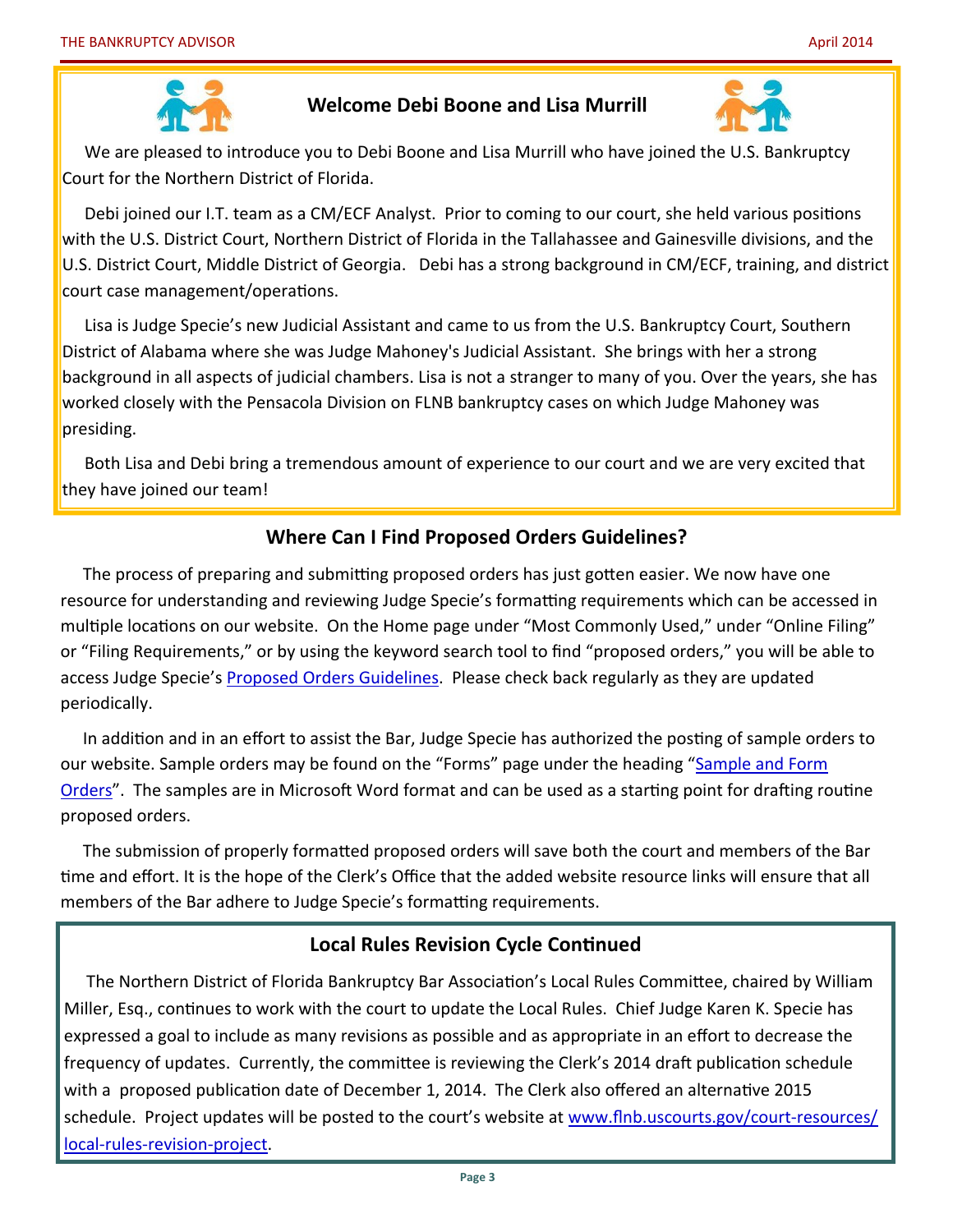# **The Clerk's Corner**

By Traci Abrams, Clerk of Court

#### **Digital Court Recording – Coming to a Courtroom Near You!**

For years, Florida Northern Bankruptcy has been one of the relatively few bankruptcy courts in the nation to continue using live court reporters. Unfortunately, it has become increasingly difficult to schedule them since they have other commitments. We have also been in a position to cancel court reporters which disrupts their schedules. Due to these difficulties, the Clerk's Office has invested in digital court recording (DCR) technology as an alternative means of creating hearing records.

The DCR system is comprised of hardware and software designed to record sound through the courtroom's existing audio system. The recorded sound is stored by the software which also allows the Courtroom Deputy to annotate a recording log with case numbers, hearing matters, rulings and other information. Our plan is to test the system until such time as we are comfortable with the technology. At that point, we will "go live" and completely digital.

Those of you familiar with the Alabama Southern, Florida Middle and Florida Southern Bankruptcy Courts know that they are already using DCR technology. Their adoption of DCR has resulted in minimal changes in the courtroom and in the Clerk's Office. For example, attorneys or pro se litigants who speak during a hearing must announce their name each time so that the audio record is clear. In regard to transcripts, recordings will be purchased and provided via CD or may be extracted from the docket depending on the preference of the presiding judge. The requestor would then take the recording to a transcriptionist who would produce a printed transcript. Otherwise, the hearing process will remain the same.

We are very excited about this new technology and hope you will be, too.

## **Board of Advisors**

The function of the Board of Advisors is to work with the Clerk of Court to offer guidance and input on matters that may impact attorneys practicing in this district. The Board also serves to provide feedback to Judge Karen Specie on matters such as Local Rules revisions or procedural changes. While all current Board members have agreed to continue serving through 2014, they invite members of the Bar who would like to contribute to join them.

The membership list is located at [www.flnb.uscourts.gov/sites/default/files/board\\_of\\_advisors/](http://www.flnb.uscourts.gov/sites/default/files/board_of_advisors/board_of_advisors.pdf) board of advisors.pdf if you are interested in serving but want to speak with a current member before making a commitment. Those who have made a decision to join should contact the Clerk at [Traci\\_Abrams@flnb.uscourts.gov.](mailto:Traci_Abrams@flnb.uscourts.gov?subject=Attorney%20Board%20of%20Advisors) We currently have eight members but could make room for ten. The next Board of Advisors meeting will be scheduled during the second quarter (April, May or June).

#### **Order Denied Without Prejudice due to Service Issues?**

The [Service Guidelines](http://www.flnb.uscourts.gov/sites/default/files/filing_requirements/service_guidelines.pdf) on our website can help!

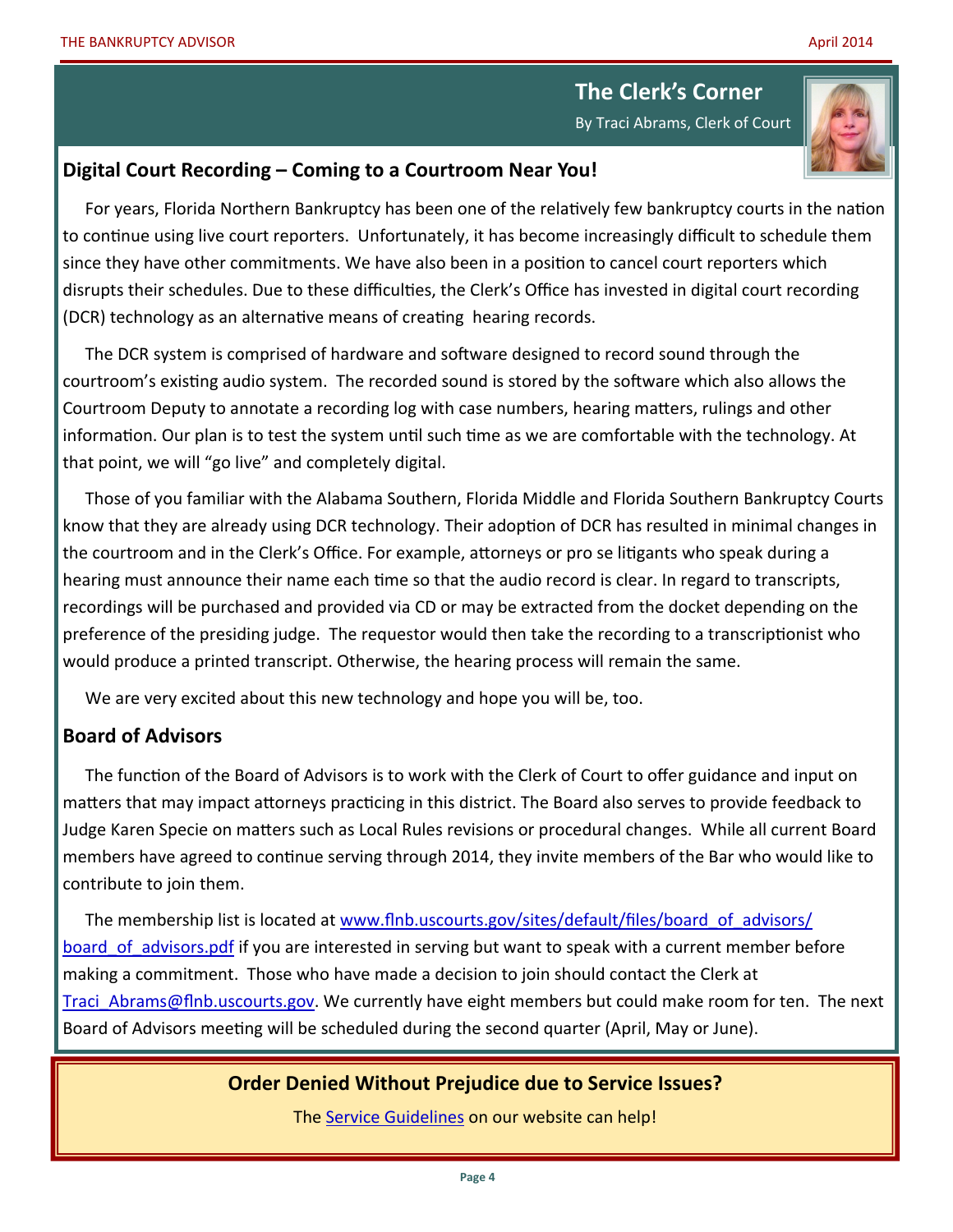## **ECF Essentials**

#### **FILING THE MEANS TEST**

When filing the Statement of Current Monthly Income in a Chapter 7 case you are prompted to indicate whether a presumption of abuse arises. Regardless of what is indicated on the form, if you select "MEANSYES - Presumption of Abuse" when filing the document, the Notice of Meeting of Creditors will reflect a presumption of abuse. This prompts a mandatory review by the U.S. Trustee who must determine if the case should be dismissed or if no abuse is reflected. The review process creates unnecessary work for the U.S. Trustee's office, which is also facing staffing shortages due to recent budget cuts. Upon the fil-

ing of the U.S. Trustee's findings, the Clerk's Office must then notify all parties and creditors of the U.S. Trustee's findings, creating additional work and expense for our office. Please be sure to select the correct option when filing this document.

|                 | MEANSNO - Form 22A indicates no presumption of abuse<br>Presumption Arises MEANSYES - Presumption of Abuse |
|-----------------|------------------------------------------------------------------------------------------------------------|
| Next  <br>Clear |                                                                                                            |

## **Official Forms Changes Effective December 1, 2014**

As part of the forms modernization project, forms which are used to initiate a bankruptcy case or adversary proceeding should be separate for individuals and entities as well as be more easily understood by those using them. This project is resulting in name, form number, and stylistic changes, as well as minor substantive changes. All changes and the Committee Notes for each, are available on the Judiciary's website at [www.uscourts.gov/rulesandpolicies/rules.aspx.](http://www.uscourts.gov/rulesandpolicies/rules.aspx) Please take note of the new and modified forms which are scheduled to become effective December 1, 2014:

- Chapter 7 Statement of Your Current Monthly Income (22A-1)
- Statement of Exemption from Presumption of Abuse under § 707(b)(2) (22A-1Supp) *New*
- Chapter 7 Means Test Calculation (22A-2 ) *- New*
- Chapter 11 Statement of Your Current Monthly Income (22B)
- Chapter 13 Statement of Your Current Monthly Income and Calculation of Commitment Period (22C-1)
- Chapter 13 Calculation of Your Disposable Income (22C-2) *New*
- Notice of Appeal and Statement of Election (17A) *New/Modified*
- Optional Appellee Statement of Election to Proceed in District Court (17B) *New*

Attorneys who use bankruptcy petition preparation software will need to update their programs or these forms will be available, free of charge, in fillable-PDF format on the U.S. Courts' forms webpage.



#### **Microsoft to Discontinue Support of Windows XP & Office 2003 on April 8**

Microsoft has announced that they will discontinue support of Windows XP and Office 2003 on April 8, 2014. This includes automatic updates and security essentials that help protect your PC. If you continue to use an XP machine after this date, your computer will become more

vulnerable to security risks and viruses and you may expect to encounter apps and devices that do not work with Windows XP. www.microsoft.com/en-[us/windows/enterprise/end](http://www.microsoft.com/en-us/windows/enterprise/end-of-support.aspx)-of-support.aspx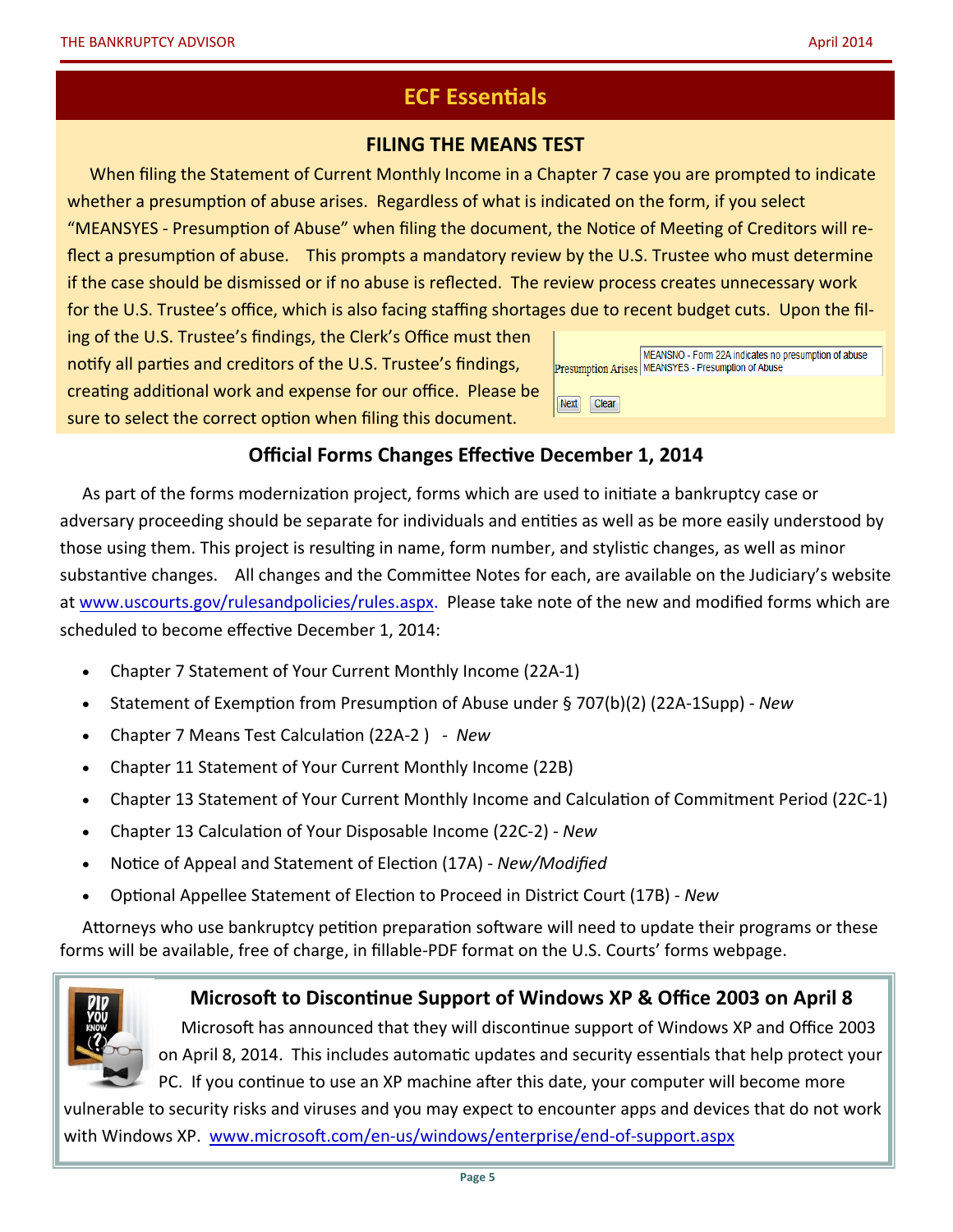

## **Views & News from the Bench**

By: Karen K. Specie United States Bankruptcy Judge Northern District of Florida

#### **"THIS ORDER PREPARED BY:" YOUR NAME HERE**

 Everything you submit to any court, including ours, is a reflection on you and your firm. Proposed orders submitted in proper form make you look good. Orders that are sloppy or incorrect do not.

 I believe you would be dismayed by how much time court personnel, including Case Administrators, Law Clerks, my Judicial Assistant, and I spend correcting proposed orders. We correct (or send back to you to correct) typos, misspelled words, wrong party names, incorrect docket numbers and names of pleadings. I have had occasion to correct at least one order that said the requested relief was denied, when it was really granted. Each time court staff or I must send an order back slows your client's case and everyone else's.

 I have approved certain templates for Case Administrators' use in returning orders. If an order is returned to your office, it will be because it does not comply with our court's guidelines. Orders that raise legal questions will be forwarded to Chambers. If an order is returned to your office by a Case Administrator because of improper form, do not call, or permit your staff to call, the Case Administrator (or Chambers) to complain, or to ask "what's wrong," or "why is my order being returned." The Case Administrators are acting as instructed. They, indeed everyone in our Clerk's office, are doing a heroic job managing our cases with a bare minimum of people, as a result of dramatic Federal budget cuts and Sequestration. Everything we can do to make their jobs easier will benefit you, your clients and the entire bankruptcy system. If you have a question that truly cannot be answered by the Guidelines for proposed orders, then it may be appropriate to contact Chambers and ask to speak with a Law Clerk.

 Guidelines for proposed orders are on the court's website; on the home page, on the left, under ["Proposed Orders."](http://www.flnb.uscourts.gov/sites/default/files/filing_requirements/4-inst.pdf) Additionally, templates for certain orders are available in the "Sample and Form Orders" section of the Forms page of the website; more will be added as they are developed.

#### **NOTICES OF UNAVAILABILITY**

 Notices of Unavailability are fine to let other attorneys and parties know that you will be unavailable during certain times. Be aware that the court is not bound by, nor will hearings be scheduled in accordance with, these notices.

 The level of practice in our court is pleasingly high; being able to process orders faster because they are submitted in proper form will take it even higher.

#### **Academies, Conventions, Conferences, Seminars...**

Please visit the websites of [The Florida Bar](http://www.floridabar.org/) and [The Florida Bar Business Section](http://www.flabizlaw.org/) for information on training and conference opportunities available to attorneys in Florida.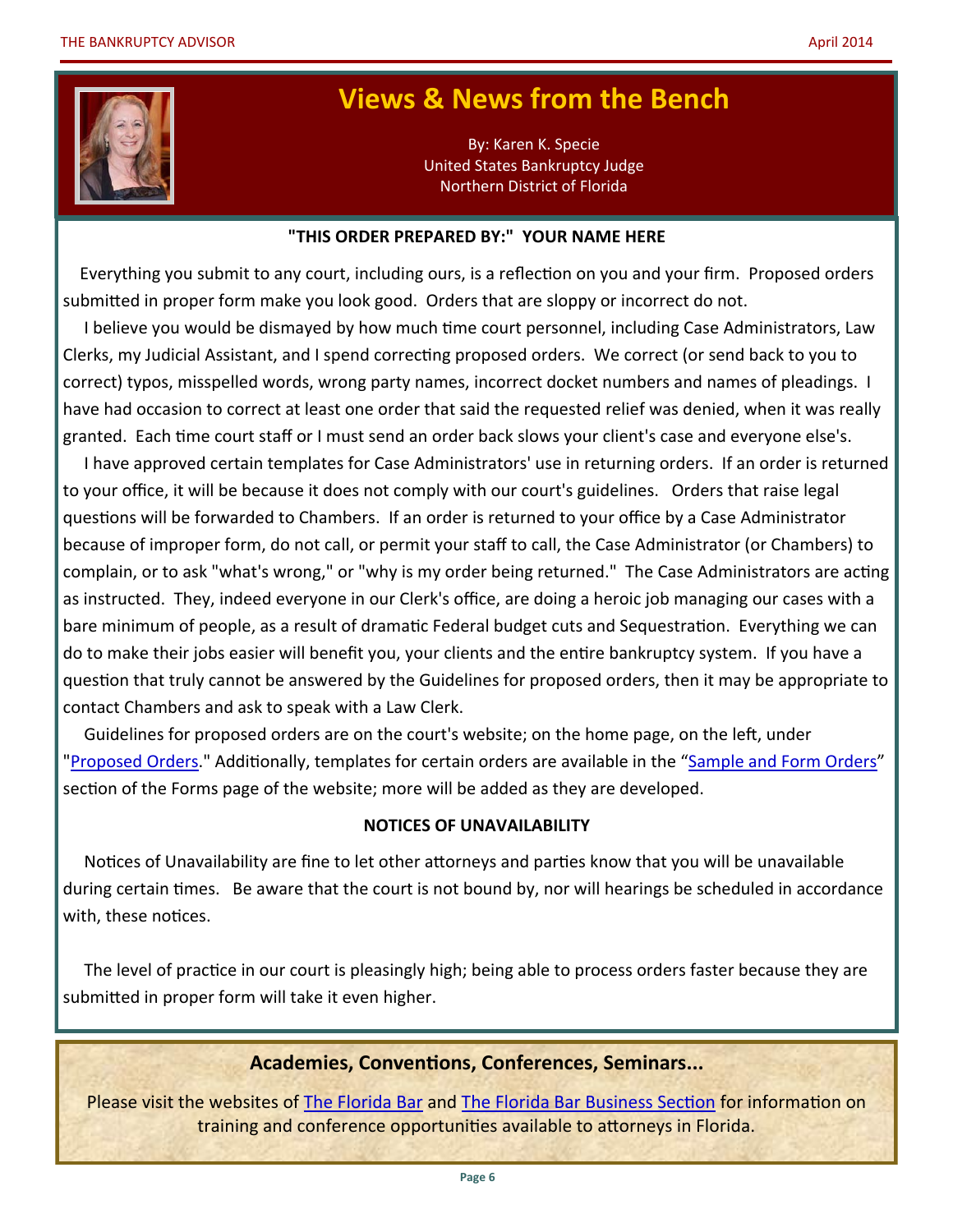#### **Motions Practice pursuant to N.D. FLA. LBR 7007-1 B**

Local Rule 7007-1 B states that "each motion shall contain no more than one claim or request for relief unless the prayer is seeking alternative relief provide for in a single section of the Bankruptcy Code or Rules.

#### **Change of Venue pursuant to N.D. FLA. LBR 1014-1**

Local Rule 1014-1 regarding change of venue states that "attorneys desiring to transfer a new Chapter 7 or 13 petition to another division within the district must select the division at case opening where they want the case administered and contemporaneously file a Motion to Transfer."

Case assignment in the Northern District of Florida is based upon the debtor's county of residence as provided on the petition. If you do not use petition preparation software or if your software will not allow you to change the office code when filing a case, please select a county within the division in which you wish to have the case administered for CM/ECF to assign the case to that division. The Case Administrator will change the data in CM/ECF the next day to reflect the county listed on the voluntary petition and docket a "Corrective Entry" noting the change.

**Gainesville Division:** Alachua, Dixie, Gilchrist, Lafayette, and Levy

**Panama City Division:** Bay, Calhoun, Gulf, Holmes, Jackson, and Washington

**Pensacola Division:** Escambia, Okaloosa, Santa Rosa, and Walton

**Tallahassee Division:** Franklin, Gadsden, Jefferson, Leon, Liberty, Madison, Taylor and Wakulla

**This rule is not applicable to Chapter 11 or 12 cases.** Cases opened under Chapter 11 or 12 must be filed in the default division, as shown above, when opening a case in CM/ECF.

## **Submission of Proposed Orders pursuant to N.D. FLA. LBR 9072-1 E**

All orders should be submitted to the Clerk's Office within three (3) business days after the date of a hearing or expiration of the response deadline, unless directed otherwise by the Court or under a separate order-related provision contained in the Local Rules.

Additionally, please ensure that all documents submitted to the court, including proposed orders, exhibits, and attachments, reflect the correct initials of the presiding judge: **KKS** (Judge Specie), **MAM** (Judge Mahoney), **WSS** (Judge Shulman), or **KSJ** (Judge Jennemann).

## **ECF Account Maintenance per the Administrative Procedures**

The Administrative Procedures for Filing, Signing and Verifying Pleadings and Papers by Electronic Means ("the Administrative Procedures") sections I. C. 1. d. and e. requires that attorneys who file electronically maintain all applicable user account information on the system including current address, telephone number, email address, and firm affiliation. We receive hundreds of "bounce backs" from invalid email addresses each day. Many of these are "secondary addresses" on the attorneys' accounts (clerical or legal assistant emails). Please review your account periodically to ensure that all information is current. Attorneys may review and update their account through Utilities > Maintain My ECF Account in CM/ECF. **Failure to maintain current information may result in account deactivation.**